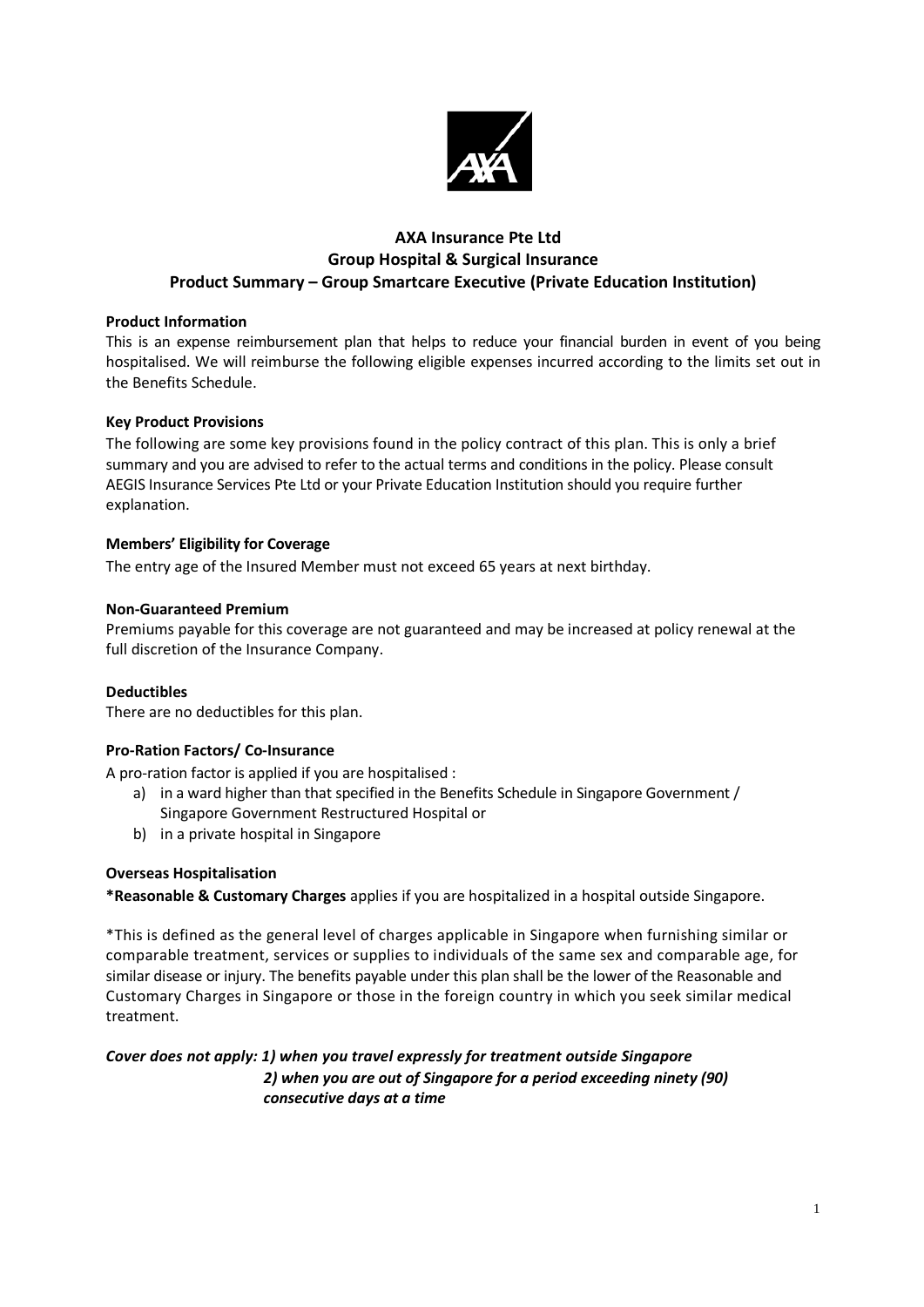

# **Minimum Period of Confinement**

For day surgery cases, there are no minimum hours to be eligible for claim. However, for non surgical admissions, when you are charged for a full day room and board, you can submit the claim for assessment.

# **Exclusions**

There are certain conditions under which no benefits will be payable. These are stated as exclusions in the policy. You are advised to read the policy contract for the full list of exclusions.

This Policy shall not cover situations listed below and any medical conditions arising therefrom:

- All pre-existing conditions.
- Any period of hospital confinement unless the entire confinement and all the special hospital services so rendered and performed had been recommended and approved by a Physician and in accordance with the diagnosis and treatment of the condition for which the hospital confinement was required.
- Hospitalisation primarily for diagnosis, x-ray examinations, general physical or medical check-up, routine physical examinations, health check-ups or any other tests where there is no objective indication of impairment of normal health or any treatment of a preventive nature including vaccinations, acupuncture, or any treatment which is not medically necessary.
- Charges for telephone, television, radio, newspaper, guests' meals and other ineligible nonmedical items whilst confined as an Inpatient or for Day Surgery.
- Outpatient treatment, dental care and its related treatment except as specifically Covered under this Policy.
- Pregnancy, childbirth, abortion, miscarriage, infertility and all complications arising therefrom except as specifically covered under this Policy.
- Investigations into and treatment of infertility, surgical, mechanical or chemical contraceptive methods of birth control, assisted reproduction, sterilisation (or its reversal) or any consequence of any treatment for them.
- Treatment of varicocele, impotence or any consequence of it.
- Sickness or disease directly or indirectly arising from sexually transmitted disease, Acquired Immune Deficiency Syndrome (AIDS), any AIDS related condition, or infection by Human Immune-Deficiency Virus (HIV).
- Treatment which arises from, or is in any way attributable to, sex change.
- Costs arising under any legislation or covered under any corresponding insurance relating to occupational death, injury, or Illness.
- Treatment for congenital conditions and any physical birth defects arising out of or resulting therefrom.
- Non-hospital nursing care or ambulatory care, rest cures or sanitaria care, treatment arising from any geriatric, psycho geriatric or psychiatric condition, and treatment of alcohol dependence syndrome or substance abuse.
- Suicide or attempted suicide, self-inflicted injuries or any attempt thereat while sane or insane.
- Circumcision unless medically necessary, eye tests, refractive errors of the eyes, provision of implants, medical appliances and prosthetic devices, including spectacles, hearing aids, wheelchairs and lenses.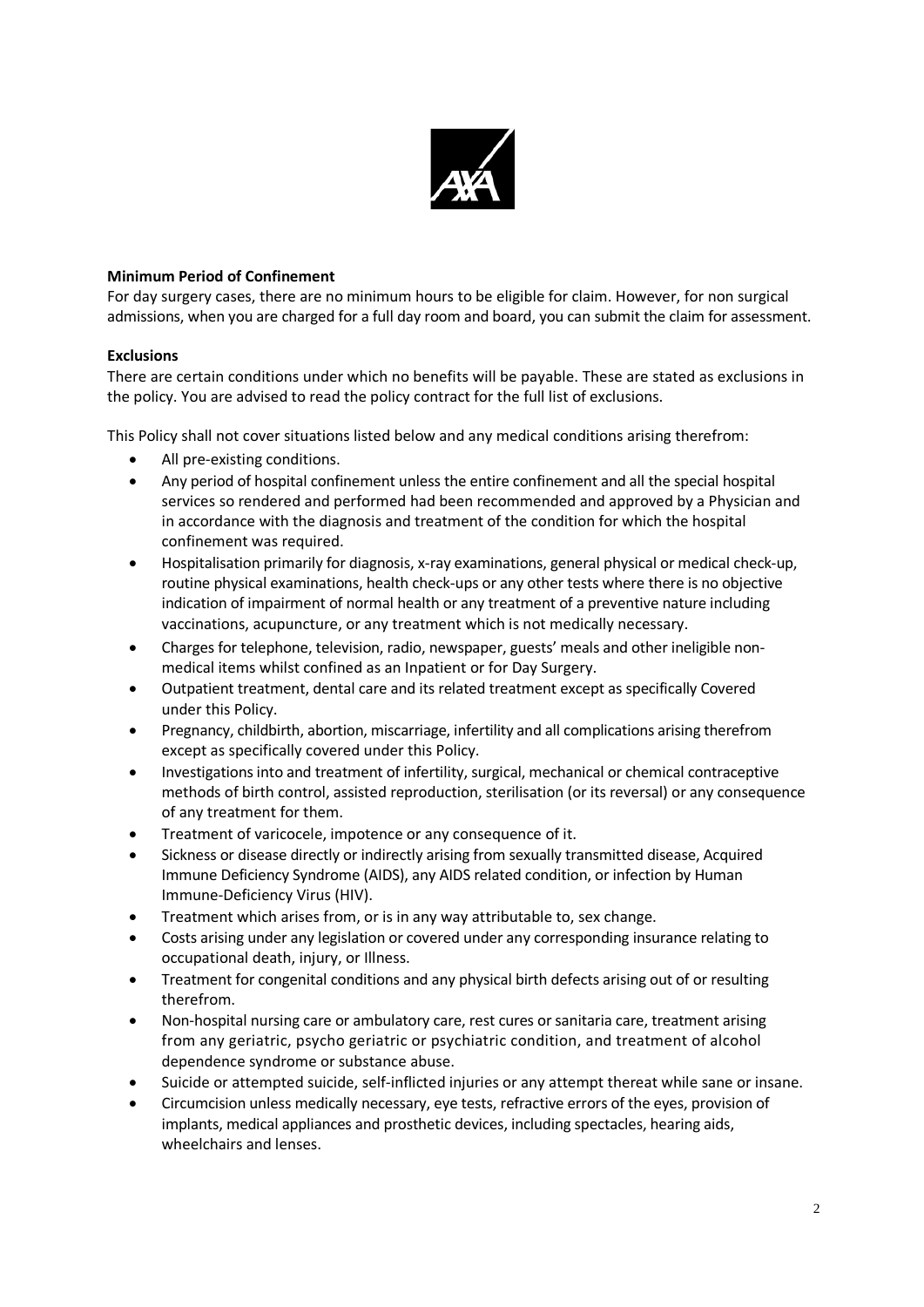

- Sickness or injury arising from racing of any kind (except on foot), professional sports, parachuting, skydiving, hang gliding, bungee jumping and violation or any attempt of violation of the law or resistance to lawful arrest.
- Flying or other aerial activity except as a fare-paying passenger in a fully licensed aircraft operated by a licensed commercial air carrier or recognised charter company.
- Treatment arising from any consequence (whether direct or indirect) of nuclear or chemical contamination, war, invasion, losses by terrorist acts using chemical/biological substances, act of foreign enemy, hostilities (whether war be declared or not) civil war, rebellion, revolution, direct participation in riot, strike and civil commotion, insurrection or military or usurped power, or active duty in any of the armed forces
- The use, or any treatment arising therefrom, of any drugs not licensed by an official governmental control agency of the country in which the drug is given, or drugs used in any circumstances other than in accordance with their licensed indications.
- Experimental medical treatment.
- Any treatment directed towards developmental delay and / or learning disabilities in children.
- Cosmetic (aesthetic) or plastic surgery or treatment, or any treatment which relates to or is needed because of previous cosmetic treatment, provided that this exclusion does not apply to reconstructive surgery if:

(a) it is carried out to restore function or appearance after an Accident or following Surgery for a medical condition, (provided that the Accident or Surgery occurred while the Insured Person was Covered under this Policy); and

(b) it is done at a medically appropriate stage after the Accident or Surgery; and

(c) the cost of the treatment is approved by us in writing before it is done.

- The removal of fat or surplus tissue from any part of the body whether or not it is needed for medical or psychological reasons, treatment of obesity, weight reduction or weight improvement.
- Sleep apnoea.

# **Termination of Insured Member's Cover**

There are other circumstances whereby the cover of the Insured Member will terminate. The following is a list of some of these circumstances:

•Insured Member attains age 65 years;

- •Insured Member ceases to be a student with the school;
- •Insured Member dies;
- Insured Member's maximum policy limits have been exhausted.

Cover on the Insured Member automatically ceases once the master policy contract is terminated due to non-payment of premiums or other causes specified in the policy contract. No premium refund for early termination of Insured Member or Policy before the expiry date.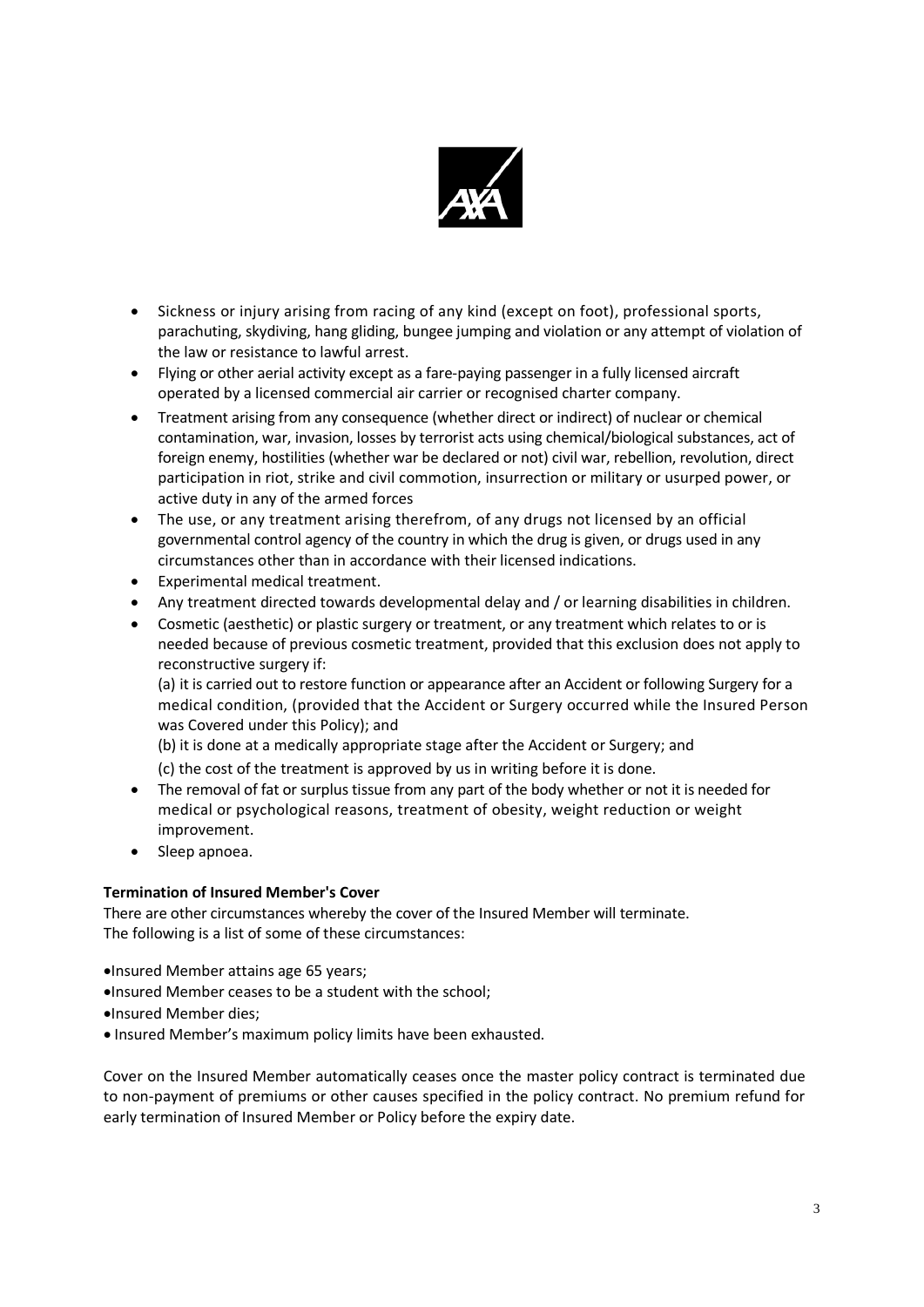

# **Contact Information**

Please log onto following website for more information: http://www.aegisic.com

**AEGIS Insurance Agencies Pte Ltd Tel: (65) 6837 0306 Email : customerservice@aegisic.com**

# **AXA Insurance Emergency Hotline: 1800 8804 741**

# **Claims Procedure**

Insured Members are to submit the following documents to us within 30 days from the date of discharge from hospitalisation, from the date of death or from the date expenses were incurred for which the claim is made, whichever is applicable:

Admission to Government/Restructured Hospitals (Alexandra, Changi, KK Women's & Children, National University, Singapore General and Tan Tock Seng)

- Duly Completed Claim Form
- A copy of the Inpatient Discharge Summary given to patient upon discharge
- A copy of the Day Surgery Authorization Form signed by the patient before surgery
- A copy of the Referral Letter, if any
- Final Original Hospital Bill showing the Medisave deduction
- Original Pre/Post Hospitalisation Medical Bills

Admission to a Private Hospital (EastShore, Gleneagles, Mount Alvernia, Mount Elizabeth, Raffles, Thomson Medical Centre and Day Surgery Centres/Clinic)

- Duly Completed Claim Form
- Medical Certification of Treatment to be completed by the attending physician/surgeon
- A copy of Referral Letter if any
- Final Original Detailed Hospital Bills
- All Other Original Medical Bills related to admission/surgery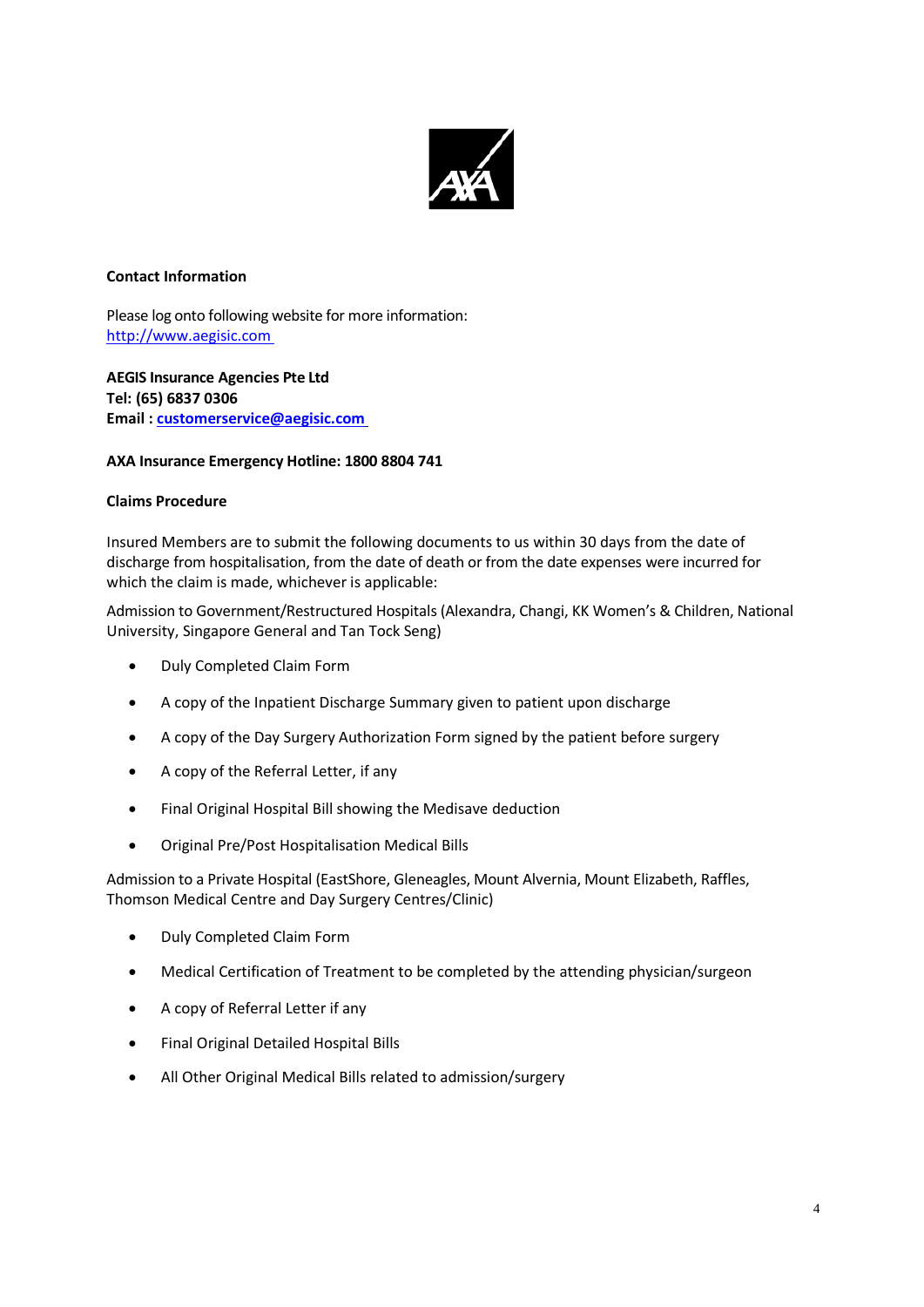

# *FrequentlyAsked Questions (FAQs)*

# **Private Education Institution (PEI) Group Hospitalisation & Surgical Insurance**

## **1. What does the insurance cover?**

The insurance covers mainly medical expenses incurred for hospitalisation and/or surgery due to illness or accident in a Singapore Government/Restructured hospital.

Please refer to the Benefits Schedule given to your school for the details.

# 2. Which hospital can I seek treatment at?

You can seek treatment at Singapore Government/Restructured Hospitals which are:

- Singapore General Hospital
- Alexandra Hospital
- KK Women's & Children's Hospital
- National University Hospital
- **Tan Tock Seng Hospital**
- Changi General Hospital
- Khoo Teck Puat Hospital
- Ng Teng Fong General Hospital

**Please note that hospitalisation in a Ward higher than that you are entitled to or in Private Hospitals is subject to a pro-ration factor. For hospitalisation in overseas hospitals, you will only be covered up to the reasonable and customary cost of treatment in Singapore Government / Restructured Hospital for similar or comparable treatment or the cost incurred in the foreign hospital, whichever is lower. In such cases, you may not be fully reimbursed for such claims incurred.**

## **3. Will I be covered if I go back to my home country or travel during vacation?**

Yes, you will be covered as long as you are a registered student of your school pursuing a course of study. Hospitalisation and/or surgery expenses incurred will be covered up to the reasonable and customary cost of treatment in Singapore Government/Restructured Hospital, whichever is lower, subject to the policy limits applicable.

### *\*Cover does not apply: 1) when you travel expressly for treatment outside Singapore. 2) when you are out of Singapore for a period exceeding ninety (90) consecutive days at a time*

**4. I am a part-time student who opted to be covered. Am I covered during work?** No, you will not be covered for illness or injury sustained during work.

## **5. Are pre-existing conditions covered?**

For students on compulsory scheme, pre-existing conditions are covered after you have been insured for 12 consecutive months.

## **6. What should I do if I need to stay in the hospital or have surgery? Do I have to pay the medical costs myself?**

Please settle the medical bills directly with the hospital and retain all **ORIGINAL** bills to be submitted to the insurance company. Please note that you may have to pay the cash deposit determined by the hospital and should you choose to stay in a higher class of ward or a private hospital, your claim may not be fully covered.

For pre or post hospitalisaton / surgery and emergency outpatient treatment, please pay first and claim reimbursement.

## **7. Are outpatient services or treatment for illness covered?**

GP outpatient services for illness (eg. common cold, fever etc) are not covered.